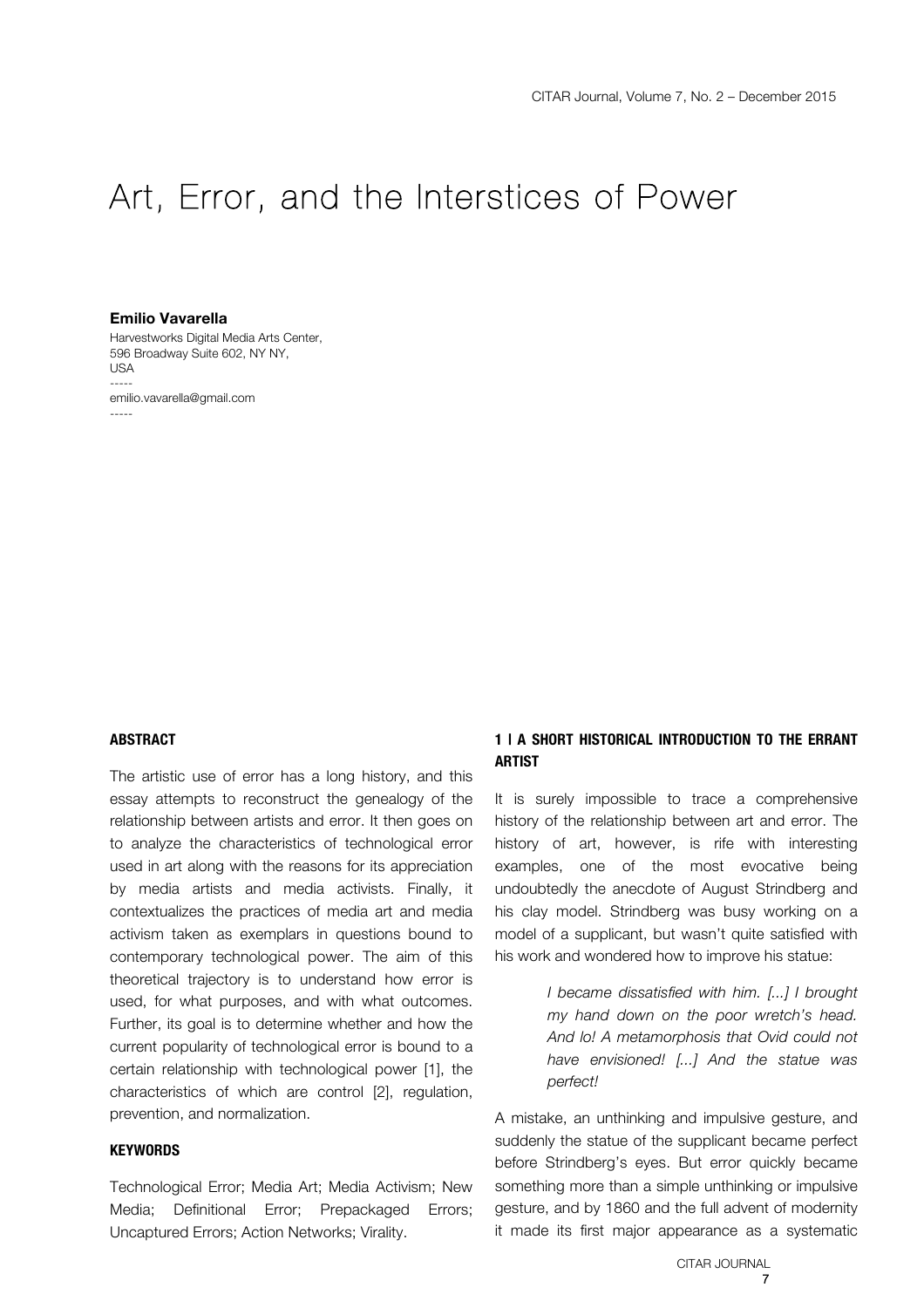mode of creating distance from realism and the canon within the circle of Parisian salons. As John Roberts writes (Roberts, 2012, p. 212):

> *Here the invasion of the ugly, adulterated and disproportionate into the confines of the neoclassical and of naturalism represents a crucial moment in the transformation of the 'error' from a mark of scorn to a mark of ambition.*

Between 1880 and 1890, error became expressly identifiable through specific artistic features, variously traceable to Impressionism, Post-Impressionism, and late Symbolism, and progressing with the first signs of abstract art until obtaining a specific identity in the early twentieth century. In that period, the avantgardes regularly adopted 'visual forms considered to be erroneous' (Chéroux, 2009, p. 61) with the intention of causing a 'reversal of the aesthetic norms in force' (Chéroux, 2009, p. 61) in the wake of the 'seduction of setback and failure' (Riout, 2002, p. 245).

German Romanticism likewise contributed to strengthening the nascent conception of the artist as *figura errante* occupied by the search for what Roberts calls 'the antisystematic tendencies of early modernism' (Roberts, 2012, p. 213).

Despite the fact that the influence of science and technology on art in this period was growing, art maintained an approach antithetical to that of science. If for science authority and certainty permit the acquisition of knowledge, for art 'what advances knowledge [was] not authority and certainty, but rather doubt' (Nunes, 2012, p. 10). So it was that modernist subjectivism purged the rational language of science and made irrationality its guide. This tension resulted from the rise of numerous currents of thought, such as August Strindberg's formulation of anti-systematicity, Nietzsche's image of the strong artist, the avant-garde modernist and revolutionary idea of utility (as finally detached from the 'rational decoration' of modern dictates), Friedrich Schlegel's theory of autonomous artistic subjectivity, and a general dethroning of natural beauty in relation to aesthetic limits (an idea that first appeared in 1766, in Gottfried Lessing's *Laocoön: An Essay on the Limits of Painting and Poetry*). This process of apologia of subjectivity and chance continued in ways that were always specific and independent from one another. Consider the examples of André Breton's automatic writing (Breton, 1974, p. 10) or Guillaume Apollinaire's aesthetics of surprise in Surrealism (as cited in Chéroux, 2009, p. 85), the 'art as cult of error' of Dadaism and the apex reached by subjectivity and chance in 1915 with Marcel Duchamp's intervention.

The role of photography in the use and theorization of error in the visual arts calls for a separate discussion. It is widely known that the omniscient function of photography and its mechanized realism indirectly freed the old arts from the necessity of verisimilitude, and 'it is not a coincidence that […] images that depict nothing, images freed from the specter of omniscience, don't much follow its invention' (Riout, 2002, p. 197). Take, for example, Man Ray and his semi-miraculous discoveries of photographic errors or László Moholy-Nagy with his systematic investigations of the 'unexpected and latent virtualities of the photographic procedure' (Various Authors, 1995, p. 199), both forerunners of the use of error in photography – though certainly not the only ones.

By the 1940s, with a growing number of artists engaged in theoretical reflection on error, an interesting phenomenon occurred: many photographs considered erroneous in the early part of the century were being positively reassessed. New aesthetic and conceptual sensibilities which were also related to the growing familiarization with new technologies, to new ways of seeing and thinking about the world, and to artists' interest in the accidental results of amateur photography, prevailed over the old. As writes Clément Chéroux, 'Almost the entire gamut of errors from the first century of photography went through a reversal in the modern era' (Chéroux, 2012, p. 58); motifs that were 'perceived as failures [came to be seen] as successes' (Chéroux, 2012, p. 61). A retrospective look at photography from an aesthetic and technical perspective clearly highlights its strong evolutionary relationship with error [3].

Nonetheless, after World War II, arts became integrated into the new political system, hegemonically dominated by the economic supremacy of the United States (Saunders, 2000). That period marked the assimilation of the political reach of the avant-gardes and to what Roberts defines as the 'systemization of asystemicity'

CITAR JOURNAL 8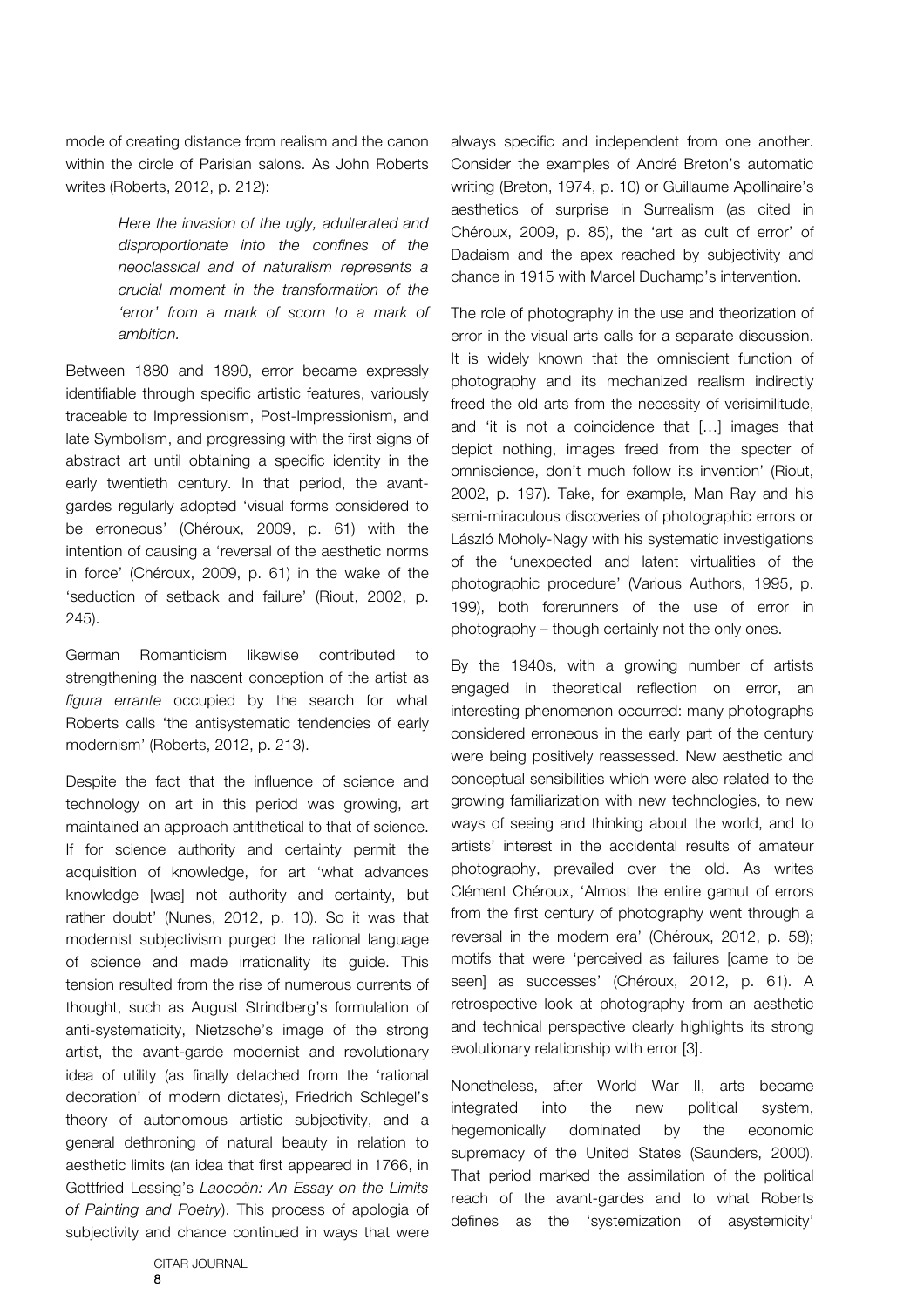(Roberts, 2012, pp. 210-214). Starting in the 1950s, particularly in the United States, the artist often took on the role of someone open to error who could create an entire methodology based on asystematicity. Jackson Pollock was elevated as the incarnation of the founding myth of this view, embodying the Nietzschean, modernist strong subject. The role of error within discourse and artistic practice grew further, until the indeterminate character of works of art was considered their touchstone, by means of the introduction of the concept of 'open work' created by Umberto Eco in the 1960s. This indeterminacy still provides fertile ground for the development of practices based on error today, in a sort of conceptual circle where error leads to greater indeterminacy, which in turn creates additional error in an endless recursive spiraling.

However, there is another cause (or series of causes) at the root of the contemporary relationship between artist and error, which to investigate requires moving back again to the post-WWII period. In those years, a process began whereby increasing numbers of artists were exploring fields of knowledge outside of art and immersing themselves in other occupational roles. This process, still valid today, has its roots in revolutionary Soviet Russia, circa 1917 to 1927. In this context, the revolutionary task of the artist was to produce *everywhere*, as much as possible in relation to the situation at hand, aiming for the elimination of the differences between workers and poets, and at the same time for formal experimentation based on every known expressive technique (Santayana, 1982, p. 222). From a political point of view the process was successful, surpassing the historical division between intellectual and manual labor and defying the Romantic pathos of artistic alienation. But as John Roberts has aptly noted, the artists' conceptual identification never truly managed to coincide with the roles they performed (Roberts, 2012, pp. 245-246):

> *For to do so would have dissolved their identity as artist into that of the non-artist, aesthetic reason into non-aesthetic reason; and this would have made it impossible for the artist to bring the enlightened reason of aesthetic process to the labor process. […] For if the process of identification is successful […] then there is no supplemental space for artistic reflection. If the process of*

*identification is unsuccessful […] then it may open up a space of reflection, but it is unsuccessful as a practical and functional action.*

Through this exercise of delving (even if never completely) into other disciplines and using them, artists discovered what today has become a primary characteristic of art: multi- or inter-disciplinarity. They learned to immerse themselves in other disciplines and work within them while remaining shielded, at the same time, from the specific problematics of those disciplines because they could apply a different set of values and meanings. Even a practical failure could be considered positively from an artistic perspective. Artists no longer had to justify their work through an imposed system of normative values: 'They [didn't] need to make good the validity claims of the extraartistic disciplines they adapt[ed] or borrow[ed] from' (Roberts, 2012, pp. 248-249). The most important consequence was the development of an artistic practice that was not only inclined toward the use of other disciplines, but also highly open to the conscious use of errors from the outside. These errors thus became creative material equal to theories, techniques, and technologies.

To use the terminology proposed by Roberts, errors that derive from other fields should be called 'definitional.' An example of a *definitional error* is the psychoanalytical *lapsus* when it is incorporated into an artistic practice with a subsequent exit from its original sphere, in this case the field of psychoanalysis. Another example is the glitch once it leaves a typically technical-scientific realm and is incorporated into a work of new media art. Once the artist decides to use these errors, they become part of an artistic practice. However, they are not conceptually or effectively interchangeable and will function under differing conditions. Error always has a certain specificity connected to its original context; thus, even when the artist removes it and places it into a different system of signification, the error will continue to refer back to its original context, albeit signifying differently depending upon its recontextualization.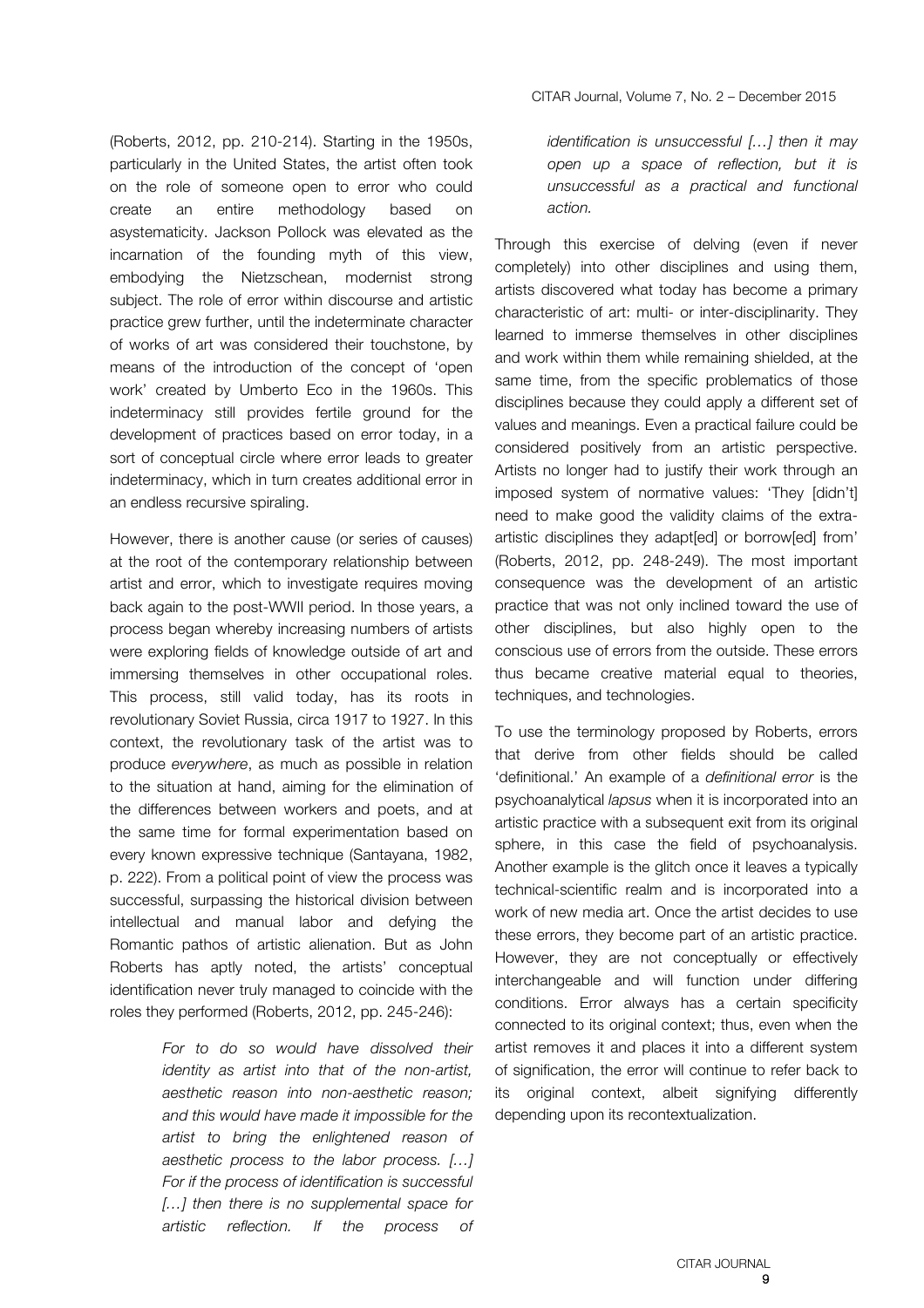## **2 | TECHNOLOGICAL ERROR: PREPACKAGED ERRORS AND UNCAPTURED ERRORS**

Contemporary artistic practice, whether oriented toward new media or toward more traditional media, is so thoroughly intertwined with practices and theories related to error that it is almost impossible to clearly demarcate or distinguish individual errors originating in the artistic realm from *definitional errors* assimilated from other contexts. Accordingly, it is unnecessary to separate the artistic realm from other types of research (since different fields overlap with gray zones that are very fertile for artistic practices) or to define technological error as something new (insofar as art has always been connected to the technology of its time). For the purposes of the present analysis of error in relation to artistic practice, the only necessary and useful distinction is based on the cybernetic concepts of *prepackaged error* and *uncaptured error* proposed for the first time by Mark Nunes in 2012. These terms distinguish what are generically defined as technological errors from other types of errors that will not be discussed here. At the same time, these concepts enable us to make a conceptual link between technological error and technological power.

A *prepackaged error* is a potential error, which is a fundamental part of the working mechanism of contemporary network society. It is also one of the instruments of technological power, which requires that error is always anticipated and caught, 'for example, by the all-too-familiar error messages of everyday life, or nullified as an outlying and a significant event' (Nunes, 2012, p. 3). The *prepackaged* serves and integrates technological power, acting as feedback and in other words explicating the norms and codes that define error in the technological realm. A common error of this sort is the *404*, which appears on web browsers in the case of erroneous URL addresses. As Mark Nunes writes, 'The failure notices that are a part of our networked everyday life correspond to a specific […] error – a *potential* error that the system must predict before it has *actually* occurred' (Nunes, 2012, p. 13). Thus technological power transforms the virtual and potential opening of an error into a systematic closure: the *prepackaged* error message that we receive conceals a successful operation from the perspective of the functioning of the system and the potential error cannot but remain as such. What error would naturally imply, i.e. an opening to chance and the unexpected, is annulled. From the perspective of the system, the *404* error is always perfectly foreseen, and for this its only remaining function is to act as feedback, useful for reinforcing the system's control. This is one of the primary distinctions between technological error and errors related to older technologies that artists have traditionally employed.

An *uncaptured error* is an error that refuses to collaborate with anything or anyone, 'and as such, threatens to disrupt the cybernetic regime of efficiency and maximum performance' (Nunes, 2012, p. 14). The *uncaptured* is the sudden technological crash, the communication blackout, the hacker attack that disables the government website, the noise that interferes with the police radio signal, 'spurious information,' (Shannon and Weaver, 1949, p. 19) an errant and aberrant signal 'within an otherwise orderly system of communication' (as cited in Nunes, 2012, p. 3). An *uncaptured* error may be part of an artistic strategy, but it always presents an excess that renders it not completely manageable, hence the desire of artists to use and appropriate the *uncaptured* does not imply taming it. It can be the product of an individual voluntary act or derive from randomness and contingencies, but in any case it always remains partially unattainable. As Nunes writes (2012, p. 12):

> *[An uncaptured error] calls attention to its etymological roots: a going astray, a wandering from intended destinations. In its failure to communicate, error signals a path of escape from the predictable confines of informatics control: an opening, a virtuality, a poiesis. Error gives expression to the out of bounds of systematic control.*

We know from the writings of Norbert Wiener, father of cybernetics, that in relation to cybernetic systems, error speaks the 'language of evil.' Wiener associates the *uncaptured* with bad behavior, intentional resistance, opposition to the system, the possibility of someone causing disorder and failure; it behaves unpredictably, irrationally, and impulsively. In Wiener's vision, *uncaptured* error is the demon that wants to see the world burn, but also the gap that opens up a dangerous breach in the faith in the system. This gap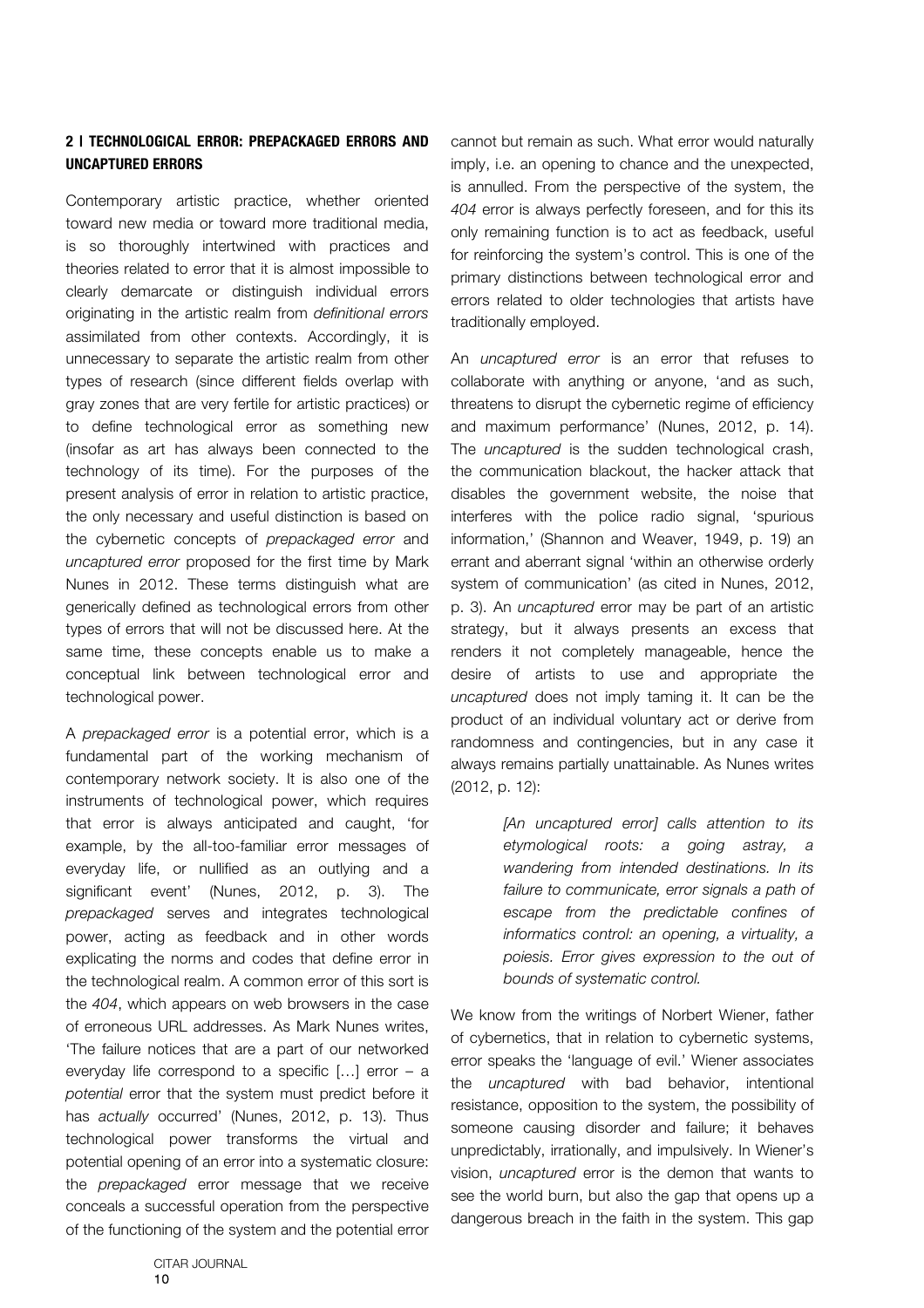in the control of the system, which corresponds to the culmination of anxiety in Wiener, brings our attention to the gaps or interstices of power: the weak points in the system. It is precisely these interstices that often provide a catalyst for new media artists. These ambiguous spaces, according to Wiener occupied by a 'malevolent potential' (Wiener, 1998, p. 108), become the field of action for the strategies of resistance of those contemporary artists who 'not only embrace semantic ambiguity, they rely upon ambiguity for their success' (Grant Ward, 2012, 102).

Technological errors, therefore, whether occasionally *prepackaged* or *uncaptured*, are clearly unwanted in a world of perfect telecommunications, 'for which countless error checking protocols exist with the sole purpose of eliminating them' (Moradi, 2004, p. 16). These errors also reveal another important element: art's ability to absorb and bend to its own creative purposes what seems to others undesirable. A telling example of this ability is certainly the case of the contemporary artistic use of *glitch*.

# **3 | GLITCH AS POP AND MAINSTREAM TECHNOLOGICAL ERROR**

The term glitch was recorded in English for the first time in 1962 in the attempt to describe a technical problem in the context of the U.S. aerospace program. It was defined as 'a spike or change in voltage in an electrical current' (Moradi, 2004, p. 9). In 2002, the Oslo Glitch Festival and Symposium defined it as 'a commonplace expression in computer and networks terminology, meaning to slip, slide, an irregularity, a malfunction or a little electrical error' (Moradi, 2004, p. 9). In 2010 the first GLI.TC/H event was held in Chicago, organized by the open group gli.tc/h/bots, who gave their own open definition to what it means to work with and through the glitch [4]. A recurring interpretation of glitch is that it is a normal consequence of the aesthetic use of the technological medium in a network society that has made a central issue out of noise cancellation (Moradi, Gilmore and Murphy, 2009, p. 9). The glitch was spontaneously embraced by heterogeneous communities, whether 'dirty' tech cultures (Peplin, 2012) or psychedelic and pseudoscientific cultures on the Internet. For some artists, a glitch is a sort of representation, metaphorical or metonymic, of individual neuroses. For others, it allows us to see and touch *the insides*

from the perspective of cyber-surgery called databending [5], which enables new media artists and programming-savvy musicians to manipulate code themselves. Other artists fetishize the glitch, guided by the rebellious impulse to break the dominant trend of continuous perfection seeking. Shay Moradi (2004, p. 17) offers an interesting interpretation of this tendency in his *Glitch Aesthetics*:

> *Today's trend of 'perfection' in communication reminds us less of our past, when communications were 'imperfect' and anything that glitches brings us closer to experiencing that past. This is partly why glitches are sometimes coupled with retro aesthetics, and it may be part of the reason for their appreciation.*

Another consequence of the glitch is that it comforts us, reminding us that error is possible, humanizing technology, elevating human creativity and putting us in the risky position of considering ourselves superior to the technology we produce. People make mistakes constantly, and glitches remind us that machines make mistakes, too, *and they don't have fun with our errors as we can with theirs*. The glitch naturally fits in with countless themes, such as failure, memory, possibility, nostalgia, entropy, digital literacy, sound, irrationality, structuralism, the critique of hegemonic systems, language and communication. Attempts have been made to define glitch as a genre, a medium, or a subgenre in the pantheon of art forms, but it is a widely-shared opinion that it should remain not entirely categorizable (Moradi, Gilmore and Murphy, 2009, p. 9). The reason for all this interest is that what glitch does, it does by escaping definitions.

A glitch is also a sort of digital fingerprint of a particular technology and it is almost impossible to use it without understanding the technology from which it derives. In that sense, a glitch reveals what lies beneath the apparent visibility and fluidity of the technology surrounding us, and as Nunes has written, 'Error reveals not only a system's failure, but also its operational logic' (Nunes, 2012, p. 3). Numerous practices exist that make use of glitch in a more or less systematic way, not always with artistic ends and without necessarily falling into the category of glitchart: new media art, media activism, digital art, post media art, net art, e-poetry, and counter-gaming [6].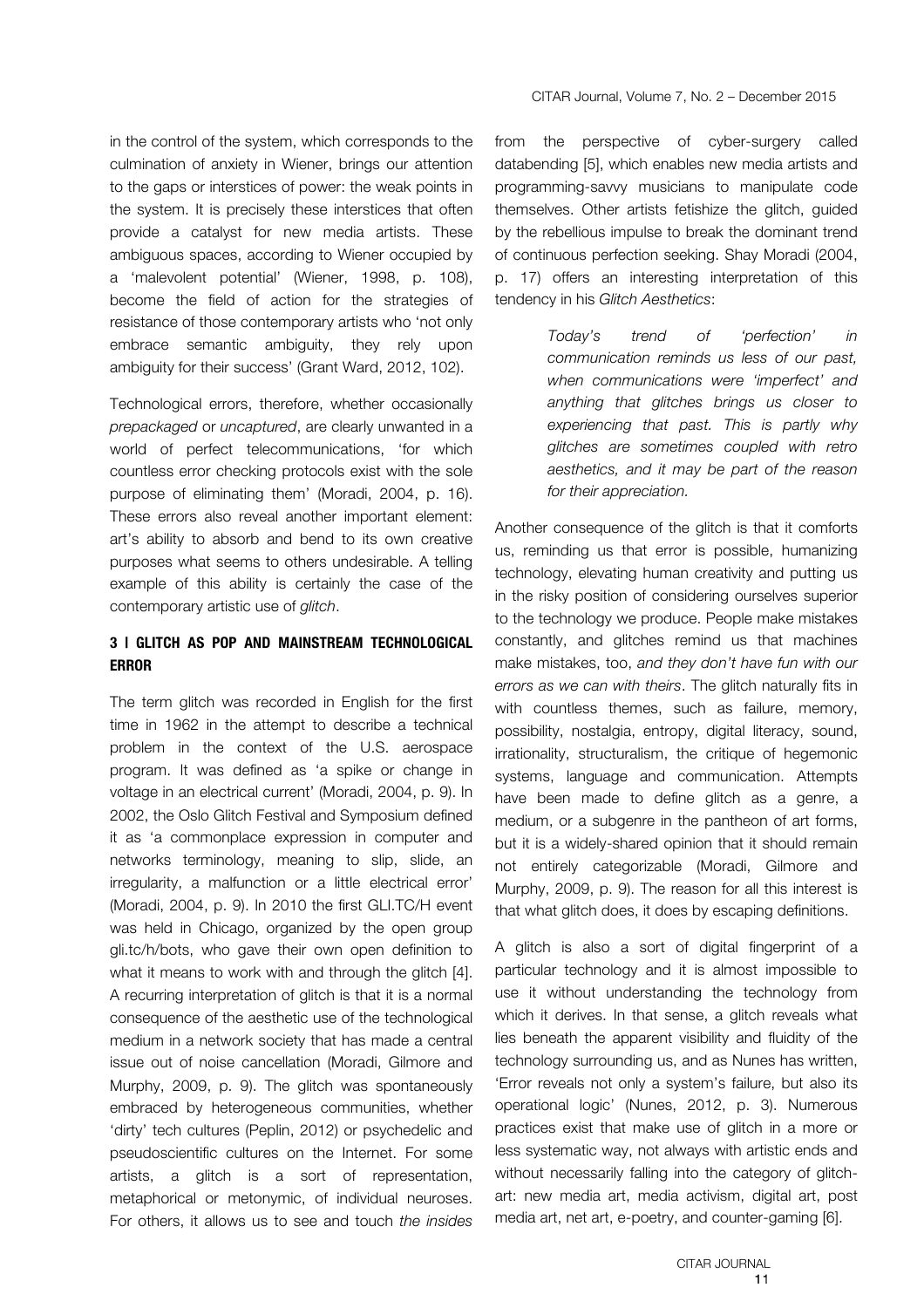The focus of this essay is not on the specific practices, but rather on understanding the functions of technological error and the reasons for its popularity. Rather than examining individual areas, this essay delineates a cultural horizon that enables us to comprehend the diversity that animates it. If in the early 2000s a Google search of the term 'glitch' pulled up just a handful of results, today the web hosts literacy projects like Nick Briz's *Glitch Codec Tutorial*: a tutorial on the technical, theoretical and critical process of glitch art. Two well-known works of net art based on glitch are Jodi's dysfunctional websites (*404.jodi.org* and *Blogspot.jodi.org*) by Joan Heemskerk and Dirk Paesmans, and *Glitchbrowser* by Dimitre Lima, Shay Moradi, and Tony Scott (that 'glitches' the content of the web page displayed). Other works straddle online and offline realities such as Etoy.CORPORATION, which always uses the tools of technological power in an alternative way with the single declared aim of creating cultural value. More Duchamp-ian uses of glitch have been made by Cory Arcangel in *Data Diaries*, where a QuickTime error was exploited in order to convert the RAM memory of a computer into daily videos, or on *Dooogle Site*, which in parodic imitation of Google returns results for 'Doogie Howser' (no matter what is typed in). Arcangel's work displays an ironic attempt to reverse the logics of efficiency and utility of technological power. And further, we have works like Heath Bunting's nonexistent page that returns only error messages, or web-based artwork like Yann Le Guennec's *Le Catalogue*, which consists of an online catalog of artworks associated with software that causes errors by irreparably ruining the images of the works contained therein through the users' interactions with the catalog.

It has been this mix of practices, the number of artists involved, and the attention received that has transformed glitch into a pop cultural phenomenon in a decade. For a survey of the extensive presence of glitch in mainstream culture, one can simply visit the YouTube channel created by curator Rosa Menkman, which mostly collects commercials (ads from MTV, music videos, movie trailers and reality shows) that make full use of glitch aesthetics.

# **4 | "LET'S HAVE FUN CONFUSING THEIR SYSTEMS'- CULTURE"**

As shown, the field of art (and new media art in particular) has proven hospitable to technological errors and glitches, to the point that often artists have been happy to accept the presence of unforeseen errors in their artworks even when they served no function in their work process. For example in the classic relational Net Art piece, *The World's First Collaborative Sentence* (1994), by Douglas Davies, we can see all kind of glitches (due to data migration and "link rot" problems) that haven't been fixed by the artist on purpose. In Aaron Koblin and Takashi Kawashima's *Ten Thousand Cents* (2008), created by delegating the production of the artwork (a 100-dollar bill digital reproduction) to ten thousand Mechanical Turk workers, we can find another example. Instead of following the instructions, which consisted of reproducing graphically a small banknote detail, some workers left a message or drew something wrong on purpose. Nevertheless (and interestingly) even though these errors were rare, Koblin and Kawashima included and highlighted these "erroneous contributions" on their website, showing their ability to include unpredictabilities and errors arising from a lack of control in the production process. This final paragraph will contextualize the general tendency to host technological errors within artworks, against the backdrop of a world governed by what Jean-Francois Lyotard defined, over thirty years ago, the 'logic of maximum performance.' Lyotard described *prepackaged error* in this way by speaking of a logic according to which 'the unfortunate outcomes of error serve only one purpose: to remind us of the need for greater control' (Nunes, 2012, p. 5).

Although the controls carried out by contemporary technological power always seek to be increasingly pervasive and advanced, they present weak spots. These weak spots can be, for example, software breaches, interstices, or legal loopholes that new media artists and media activists exploit for the pursuit of objectives such as the following: 1) subverting and destabilizing platforms and products through alternative uses, which are poetic and ambiguous; 2) causing damage to a company considered guilty of some crime or wrong; 3) offering an advantage to a particular underrepresented community or minority; 4) obtaining aesthetic effects; 5) expressing irony; and 6)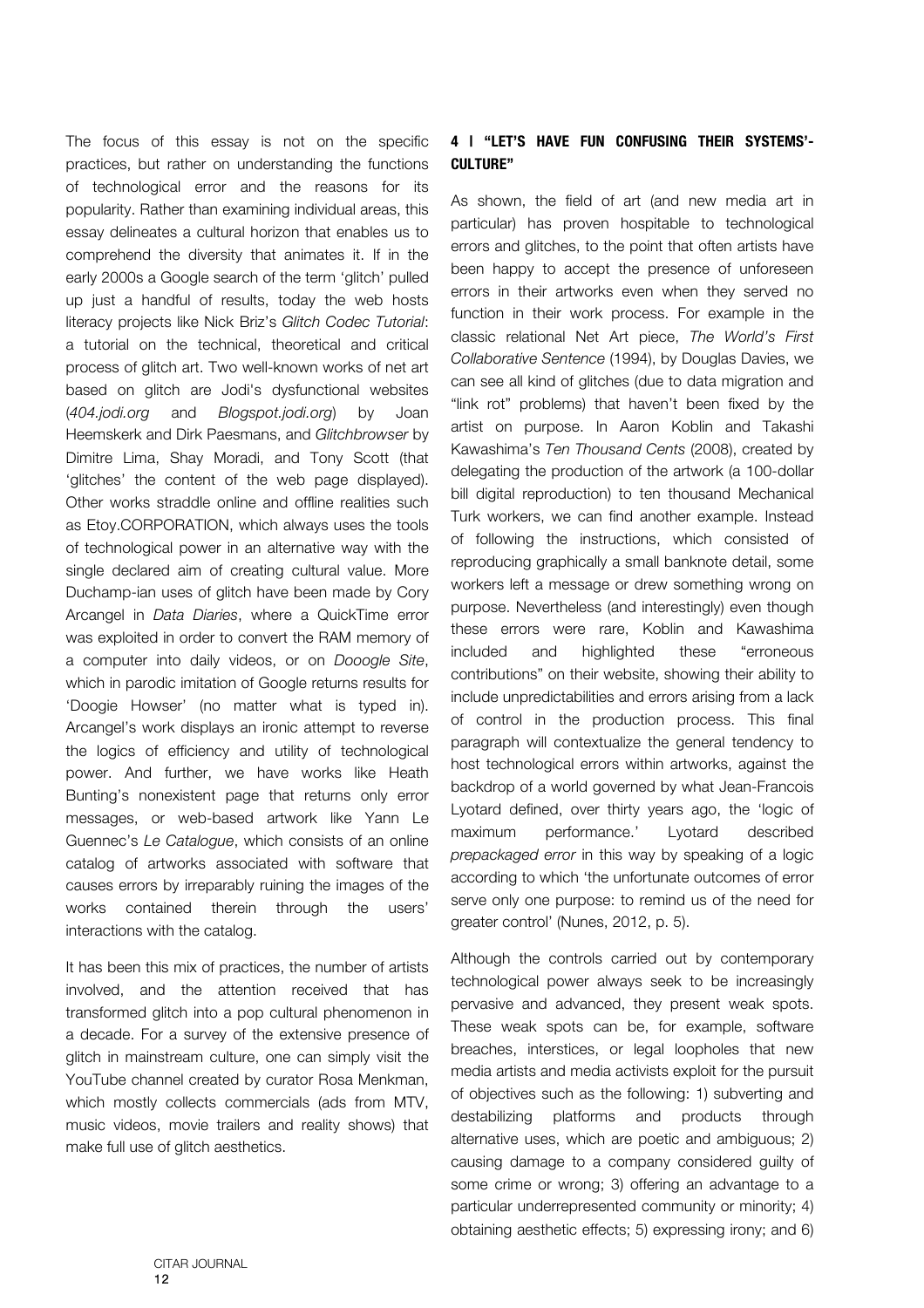*We need to develop a let's have fun confusing their systems'-culture that plays with the inherent imperfections, loopholes, systematic problems, and interpretation errors [...]. Artists are the right company for this kind of approach.*

Two interesting examples of such an approach are the *EKMRZ Trilogy* (2006-09) and the *Hacking Monopolism Trilogy* (2005-2011), two art trilogies that share their first two chapters: 'Amazon Noir' (2006- 07) and 'Google Will Eat Itself' (2005-08), both by Ubermorgen.com, Paolo Cirio, and Alessandro Ludovico. The former work consisted of producing pirated copies of books sold on Amazon by exploiting a breach in the online preview system, and thus originated with the discovery of a software error. The latter used Google Ads to monetize advertising with Google through a complex mechanism, and subsequently used the money it earned to purchase shares in the company. The objective was to enable a large number of users to be paid by Google for placing ads on Google, then buying Google stock in a circle aimed at acquiring economic control of the company with its own money. In another emblematic work, *Loophole for All* (2013), Cirio revealed the identity of over twenty million companies through a site that put up for sale (through false certificates of incorporation) the true identities of anonymous companies with bank accounts in the Cayman Islands. The operation garnered enormous media attention in a short time span by placing the spotlight on economic games and power previously kept under wraps for obvious reasons.

It is evident how the technological and legal interstices become the points to which these subjects refer to undermine the logic and functioning of a system. As Nunes writes, "Any 'hack' in this regard reveals and exploits error to the extent that it leads to an outcome unintended by a system's purposive organization" (Nunes, 2012, p. 15). But whether an artist, a hacker, or an activist, a single individual often does not possess all the tools necessary to create such a

project. To deal with this problem, they often turn to two elements: *virality*, and what we'll refer to as the *action network*.

*Virality* indicates short-term creative practices adopted by a large number of people that are widespread but lack centralized control. These practices rarely take the final form of a work of art, but often have their roots in communities of new media artists and media activists. The first example of this type of viral practice is *Google bombing*, a technique that consists of linking online content on innumerable sites to another (often ironic) word. For example, one such bombing in 2005 consisted of typing the word 'failure' into Google search, which brought up as the top result the page of former president George W. Bush on the site whitehouse.gov (quoted in Nunes, 2012, p. 16). Victims of similar operations of tactical media include former French president Nicolas Sarkozy, former Iranian president Ahmadinejad, former governor of Massachusetts Mitt Romney, the Church of Scientology, and many others. Usually Google intervenes by 'adjusting' their results shortly after the bombing and the destabilization of its functioning.

The second element, the *action network*, consists of a group of individuals who can coordinate complex actions by following clearly defined strategies. A particularly famous example is the collective Anonymous. Such networks at times operate virally, yet while viral phenomena are short-lived and can include virtually anyone, *action networks* usually call for long-term collaboration between individuals with specific skills (like hackers and activists). Among the most effective strategies created by an *action network* are *sousveillance* (surveillance of law enforcement by ordinary people using personal technologies) and *coveillance* (documentation of interaction between individuals for political purposes). Both strategies are related with what has been defined as 'surveillance aesthetics' or even 'artveillance.'(Brighenti, 2010, 175-186). Individuals involved in these practices have created networks and strategies of resistance starting with the (mis)use of CCTV (closed-circuit television), by provoking errors in its functioning, or reversing its use, such as recording law enforcement wrongdoings. When these approaches become widespread and replicated on a broad scale, uniting the potential of *virality* and *action networks*, their efficacy is increased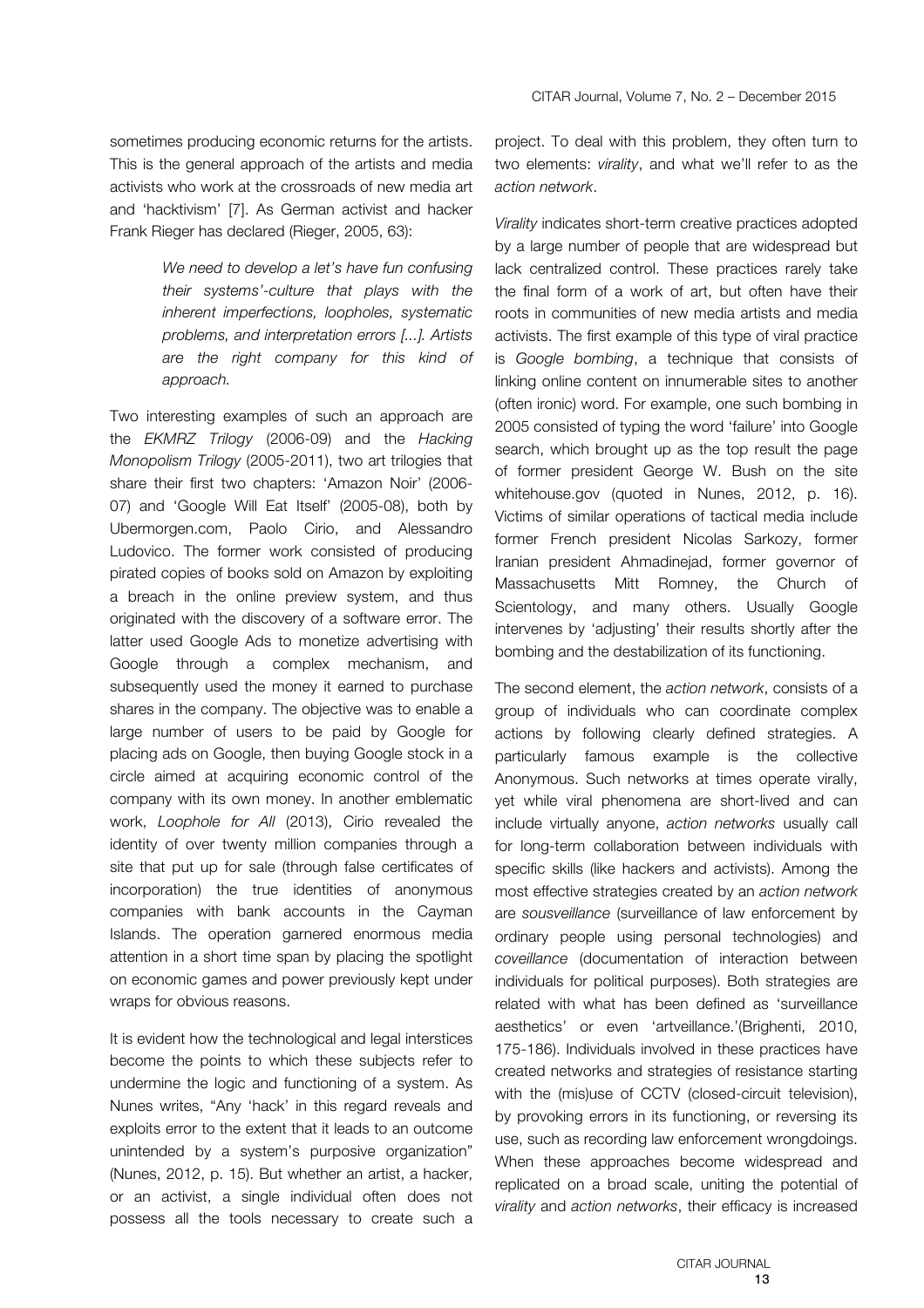and they empower one another, albeit in their respective specificities.

Another artwork that exhibits the power of the *action network* is Zohar Kfir's *Points of View* (2014), an interactive documentary (still in progress) based on video footage shot by Palestinians participating in the B'Tselem Camera Distribution Project of the Israeli Information Center for Human Rights in the Occupied Territories. This project, started in 2007, offers Palestinians residing in the West Bank, East Jerusalem, and the Gaza Strip video cameras and basic courses in video production so that they can document, record, and share their stories. The project has turned out to be instrumental in documenting rights violations, and on several occasions the videos were used by the international press. While Kfir's work doesn't use error, it does include many of the elements listed above: it is based on the work of an action network; it epitomizes the concepts of sousveillance and coveillance; it passes effortlessly from one medium to another (video, html, installation), doing so in an interactive and intelligent way in which the artist's point of view acts as a guide but doesn't overtake that of the filmmakers' or others involved. Works like those of Ubermorgen.com, Paolo Cirio, and Zohar Kfir also attempt to use common and widespread tools to discover breaches in the system to carry out strategies of resistance, and 'survey the surveillers,' (Seda, Manu and Teran 2010, in McGrath and Sweeny 2010, 171) or as Paul Virilio has written, '*dismantle* the new technologies from inside' (as cited in Virlio, 2005, p. 74).

It is evident that cooperation between increasingly interdisciplinary artists and other professionals offers an incredible potential for resistance, but – precisely because of its efficacy – is looked upon with suspicion by the champions of technological power. On the one hand, artists like Raul Gschrey hypothesize that such practices are fundamental today for achieving greater awareness (as cited in McGrath and Sweeny 2010, p. 163):

> *Subversive strategies have to be developed which make use of weaknesses of the technologies, discredit the surveillance logic and raise people's awareness towards negative effects and possible dangers of the instruments of control. These goals can be*

On the other hand, proponents of technological power discourage all resistance practices. Wiener had already hypothesized in the 1950s the danger of possible subversive practices (Wiener, 1998, p. 111):

> *The system depends upon the collaboration of individuals united in cooperative purpose and is threatened by those practices that seek to exploit 'the interstices of the law' toward other purposes and other outcomes.*

More recently, in their work on *Actor-Network Theory*, Tara Fenwick and Richard Edwans have indirectly confirmed both hypotheses (of proponents and detractors of resistance practices). According to their analysis, there is always room for the development of alternative networks, '[because] networks can never be complete or totalizing; there are always gaps, holes and tears, and multiple networks vying to be effective' (Fenwick and Richard 2010, p. 4). This means that through setting aside the efforts of power – which is central 'to any understanding of space and context translated through networks' (Fenwick and Richard 2010, p. 13) – there will always be space for the creation of a *counter-network* [8] and the search for a new interstice in which to work. It also means that since 'continuous effort is required to hold [a network] together, to bolster the breakages and counter the subterfuges' (Fenwick and Richard 2010, p. 11), there is always space for change, no matter how stable a network may appear.

## **5 | CONCLUSION**

This essay set out to investigate the bond between art, and more specifically new media art, and the use of technological error in relation to contemporary technological power. The status of error in art was examined through the historical process that has seen visual artists experiment with heterogeneous practices while remaining immune to the exclusively negative definition of error found in other disciplines. Because of this process, art is the only discipline that practices the conscious use of errors deriving from other disciplines. Among the various types of error that art can recontextualize (at the level of application and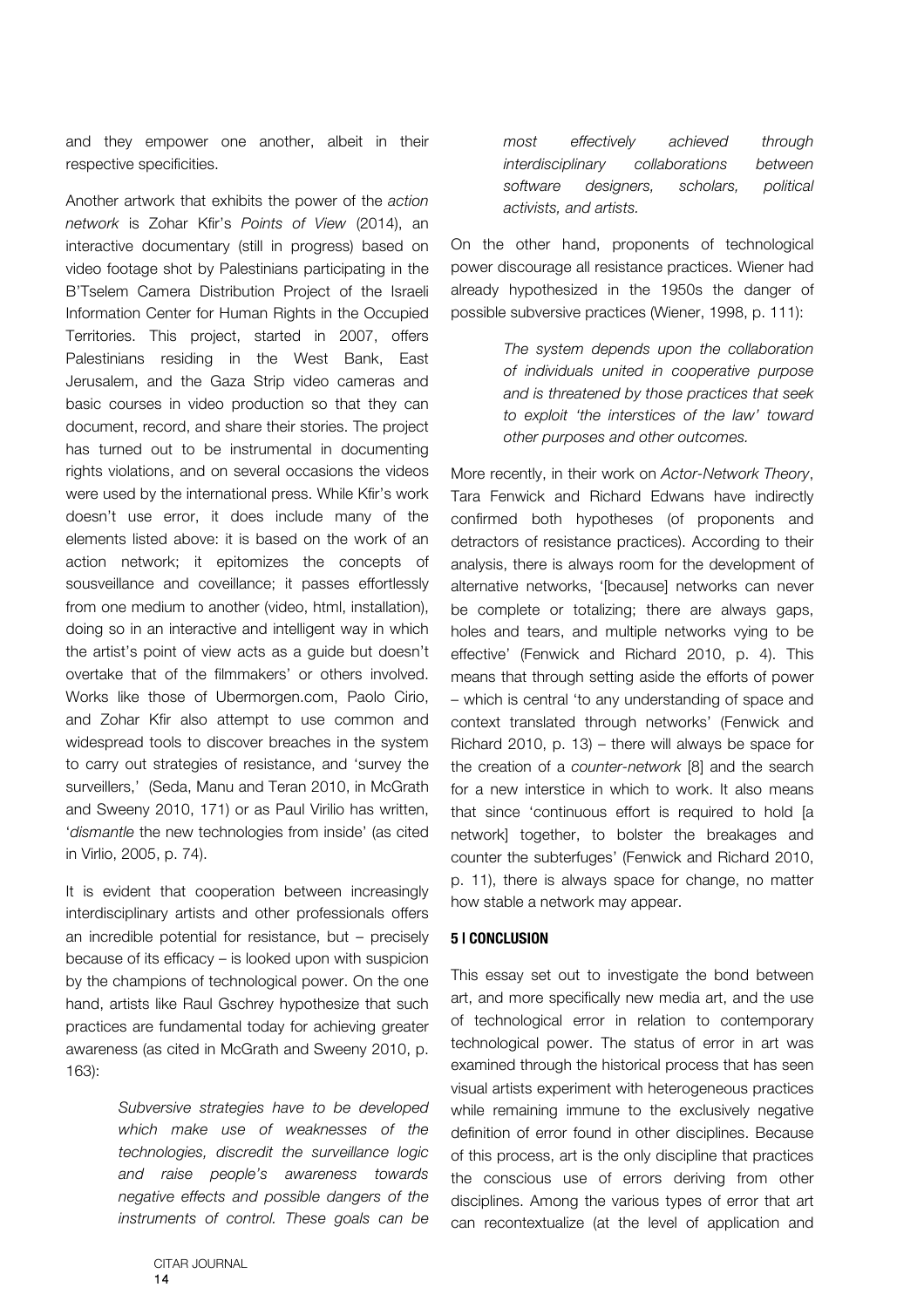meaning), this essay focused on the technological, as it is more present in contemporary creations of new media art. The characteristics of error have been described through definitions of *prepackaged* and *uncaptured error*, useful for distinguishing error in relation to the use that power makes of it.

The essay traces reasons for the popularity among artists of technological errors, the most important of which is that error is the digital fingerprint of a specific technology: it reveals the invisible technological mechanisms from which it originates. A conscious media practice that makes use of error cannot do so without a sophisticated understanding of the technology behind it; thus the use and study of technological error indirectly implies a greater comprehension of the logics of technological power. This understanding and knowledge is then spread following the trend of practices based on *action networks* and *virality*. Technological error was revealed to be an interpretative key on the one hand, illuminating the shifting and seemingly invisible mechanisms of technological power, and on the other, to provide countless opportunities for finding new strategies of resistance based on the exploitation of the cracks and weak spots of technology.

The essay does, however, leave a number of questions open that require further study. First, we know that technological power uses *prepackaged errors* as feedback to improve its mechanisms. Now we need to understand to what extent, in the future, technological power could systematize media practices based on the exploitation of technological error. This means understanding under which variables error will still be considered useful for resistance practices or if its subversive effects will be systematically neutralized. Secondly, we need to understand how, in the case that technological power will find a way to neutralize error-based media practices, these practices can evolve without being reduced to a pop element as in the discussed case of glitch aesthetic. Finally, it could be useful to use the findings of this study to delineate a series of 'indications' for incisive practice-led media strategies.

In this regard, it is desirable to have more theorists, artists and media activists work and experiment together, pushing forward our understanding and possibilities of action and counter-action.

## **ENDNOTES**

[1] I will use the term 'technological power,' which in my opinion better reflects the topic under scrutiny, rather than a version of the Italian 'sesto potere' (sixth power), which is more commonly used in the European context. See: Narduzzi, E. (2004). *Sesto potere: Chi governa la societa nell'era della tecnologia di massa e dell'innovazione permanente*. Soveria Mannelli: Rubbettino).

[2] The term 'control' is used here in the Anglophone sense of 'domination, power, authority' rather than in the continental European sense (as in the Italian 'controllo') related to 'surveillance, inspection, verification' and therefore the act of vigilance. See Gurvitch, G. (1997). *Il controllo sociale*. Rome: Armando Editore, 30; quoted in Ragnedda, M. (2008). *La società postpanottica. Controllo sociale e nuovi media*. Rome: Aracne, 23.

[3] This relationship is more alive today than ever. Consider alternative photographic modes originally considered mistakes like photographing computer monitors, using screenshots, editing pictures with photo-editing software, or utilizing databending techniques. The preponderance of visual data in contemporary society, the overabundance on the Internet of all types of images and the desire to explore new aesthetic and technical possibilities are certainly at the root of the plurality of new media art practices. The present creative exploration of new media can be compared to what occurred only at the end of the nineteenth century, and only for a short time, when the photographic revolution was accompanied by the birth of hybrid practices almost completely forgotten today, like photo-painting, photoengraving, or photographic ceramics.

[4] This definition can be consulted online in their FAQ section and is publicly modifiable as a Wiki page. See: http://gli.tc/h/faq/ and http://gli.tc/h/wiki/index.php?title=Glitch\_definitions.

## [5] See:

http://blog.animalswithinanimals.com/2008/08/databe nding-and-glitch-art-primer-part.html,

http://www.flickr.com/groups/databending/, and

https://groups.yahoo.com/neo/groups/databenders/in fo.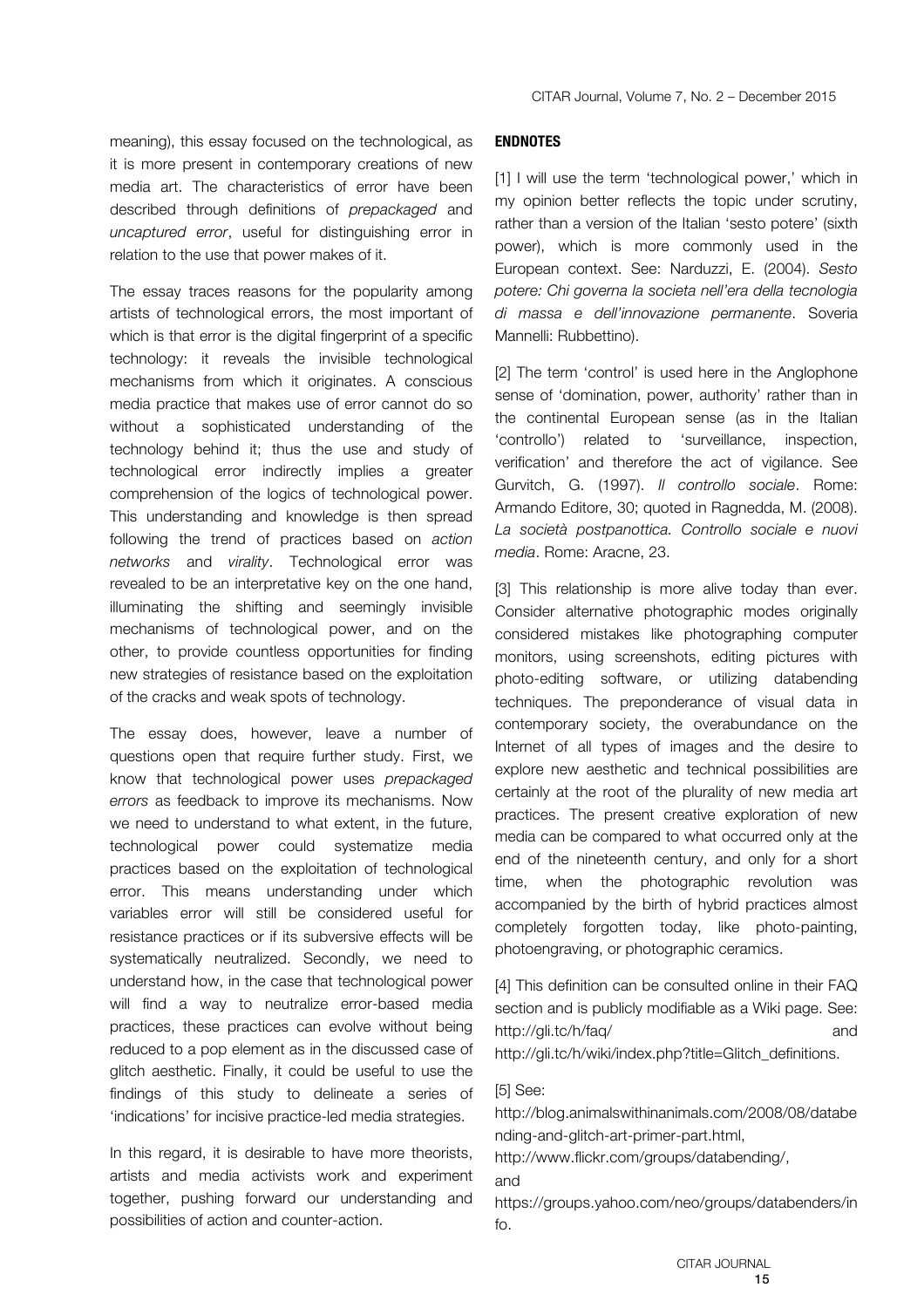[6] If we consider the intersection of art and videogames, we can find many interesting examples of the practices Alexander Galloway has called 'counter-gaming' (or more precisely, attempts at counter-gaming). For example: games that cannot be won; alternative art modes of famous videogames, like Brody Condon's *Adam Killer* (1999-2001) based on a glitched version of the graphics engine from *Half-Life*; and alternative PC interfaces, also developed based on videogame graphics (the most famous of which is Dannis Chao's 2000 *psdoom*). There are also independent art games online that nostalgically remix arcade games by 'glitching' them, like *ROM CHECK FAIL* (2008); and websites that recuperate and recontextualize videogame glitches, like Jody's *Maxpaynecheatsonly*, based on the videogame *Max Payne*. Another interesting and related example is the Machinima universe, film production that uses videogame computer graphics in real-time. In addition, there are works of sociopolitical research based on online games, such as the group Ars Virtua's *V2V* centered on the similarities and differences between Russia's Titanium Valley and the Silicon Valley, developed inside the virtual world of *Minecraft*. Other virtual realities, like *Second Life*, lend themselves to the realization of photo series, like Eva and Franco Mattes's *Portraits* (2006-7), or performances and guided tours, like John Rafman's *Kool Aid Man in Second Life* (2009).

[7] A recent documentary focused in great detail on the theme of hacktivism: We Are Legion. The Story of Hacktivists, by Brian Knappenberger (http://wearelegionthedocumentary.com/).

[8] For example, during the protests that broke out in Istanbul in 2013, a video was virally broadcast to protestors and police on Facebook under the hashtag #*deletecontrol*, explaining to people how to communicate securely by using encrypted browsers such as Tor, or how to post videos on YouTube after blurring people's faces in order to elude interception and the facial identification technologies used by the police, as well as demonstrating the consequences of careless use of communication technologies. The creation of this video on privacy literacy and mass communication is a good example of an *action network*, realized by the Hivos network, composed of humanists, experts, computer scientists, screenwriters, and artists.

## **REFERENCES**

Breton, A. (1974). L'amour fou. Turin: Einaudi; quoted in Chéroux, C. (2009). L'errore fotografico. Una breve storia. Turin: Einaudi, 85.

Brighenti, A. M. (2010). "Artveillance: At the Crossroads of Art and Surveillance," p. 175-186; in Eds. McGrath J., & Sweeny R. (Ed.), Surveillance & Society, Special Issue on Surveillance, Performance and New Media Art, vol.7, n°2.

Peplin, E. (2012). Dirty New Media. Chicago: independent publication, http://gl1tch.us/DirtyNewMedia.html.

Chéroux, C. (2009). L'errore fotografico. Una breve storia. Turin: Einaudi.

Eco, U. (1989). Opera Aperta. Milan: Fabbri Editori.

Fenwick, T., & Richard E. (2010). Actor-Network Theory in Education. London – New York: Routledge.

Grant Ward, C., (2012) "Stock Imagery, Filler Content, Semantic Ambiguity," p. 102; chapter in Nunes, M. (2012). Error, Glitch, Noise and Jam in New Media Cultures. 1st ed. New York: Bloomsbury.

Gschrey, R. Contemporary Closed Circuits – Subversive Dialogues: Artistic Strategies against Surveillance. In McGrath J. and Sweeny R. (Ed.), Surveillance & Society, Special Issue on Surveillance, Performance and New Media Art. Eds., vol.7, n°2, 163.

Gurvitch, G. (1997). Il controllo sociale. Rome: Armando Editore, 30; quoted in Ragnedda, M. (2008). La società postpanottica. Controllo sociale e nuovi media. Rome: Aracne, 23

Lessing, G. (1969). Laocoön: An Essay on the Limits of Painting and Poetry. New York: Farrar Strauss and Giroux.

Mayer, M. (2005). Googlebombing Failure in The Official Google Blog, blog entry, eptember 16, 2005 http://googleblog.blogspot.com/2005/09/googlebom bing-failure.html; quoted in Nunes, M. (2012). Error, Glitch, Noise and Jam in New Media Cultures. 1st ed. New York: Bloomsbury, 16.